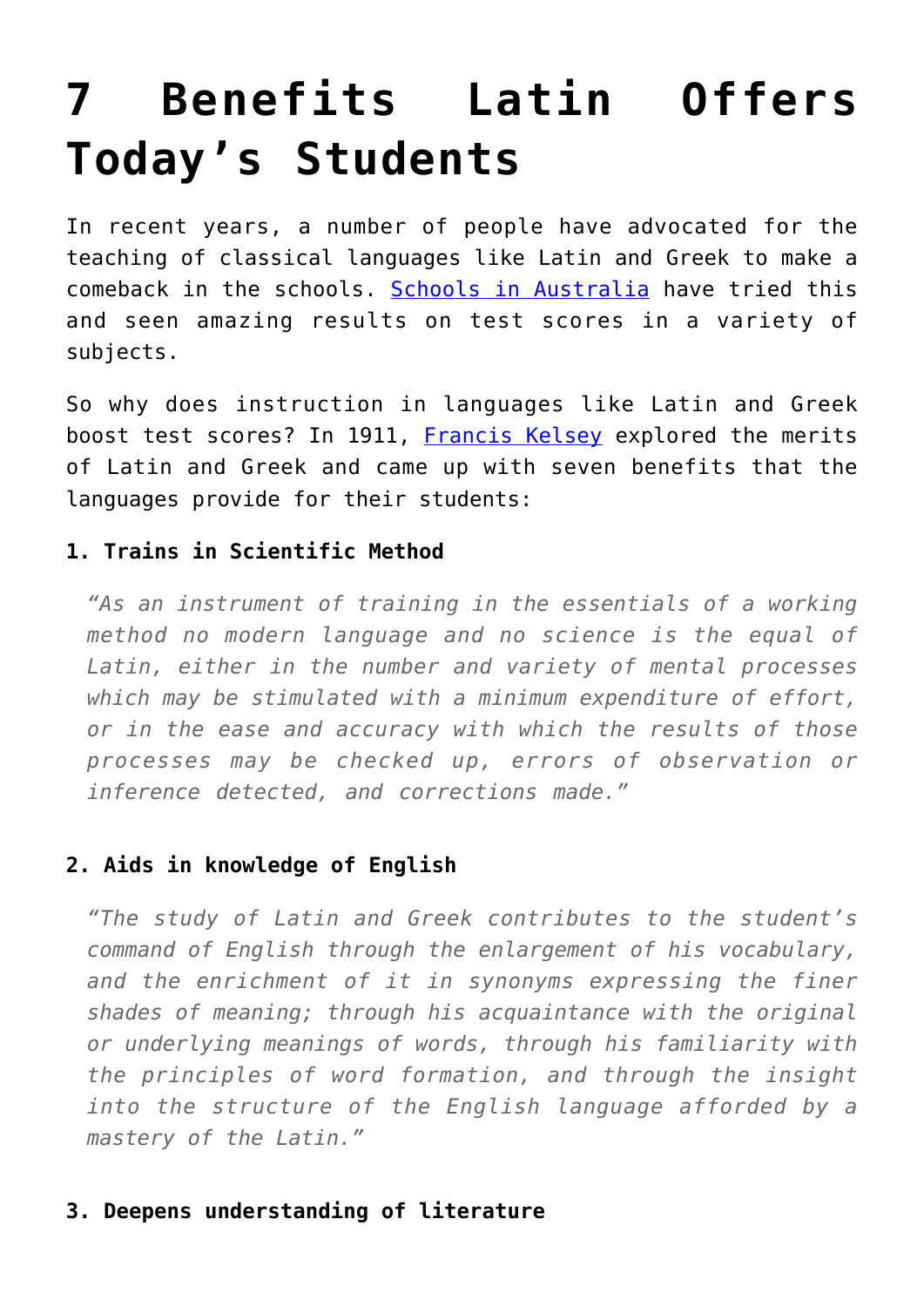As Kelsey explains, the works which remain in Latin and Greek are literary gems from which students can learn excellent writing and expression techniques:

*"There is no page of a great master which does not yield to intensive study something more than a knowledge of words and constructions, something that will exert an influence, even if unperceived, toward the ideal in thought and expression."*

# **4. Gives insight into civilization**

Just as knowledge of classical languages broadens our understanding of English, so knowledge of Greek and Latin also sheds light on the ideas and history which took place during the time these languages knew everyday use:

*"As our language is rich in words of Greek and Roman origin, so the thoughts, practices, and ideals of daily life, when this rises above the bare necessities, reveal to the scrutinizing glance abundant elements that are part and parcel of an inheritance from classical antiquity."*

#### **5. Cultivates imagination**

Learning Latin and Greek opens up students to a deeper study of ancient history. This knowledge, in turn, provides more food for imagination, and by extension, more ideas for the student's future life work:

*"The man who has gained the power to picture accurately the scenes of ancient Athens and Rome will find it possible to combine in imagination the elements of a business situation in such a way as to seize opportunities and outflank his untrained competitors, or a lawyer will supply convincingly the missing link of evidence…."*

#### **6. Encourages morality**